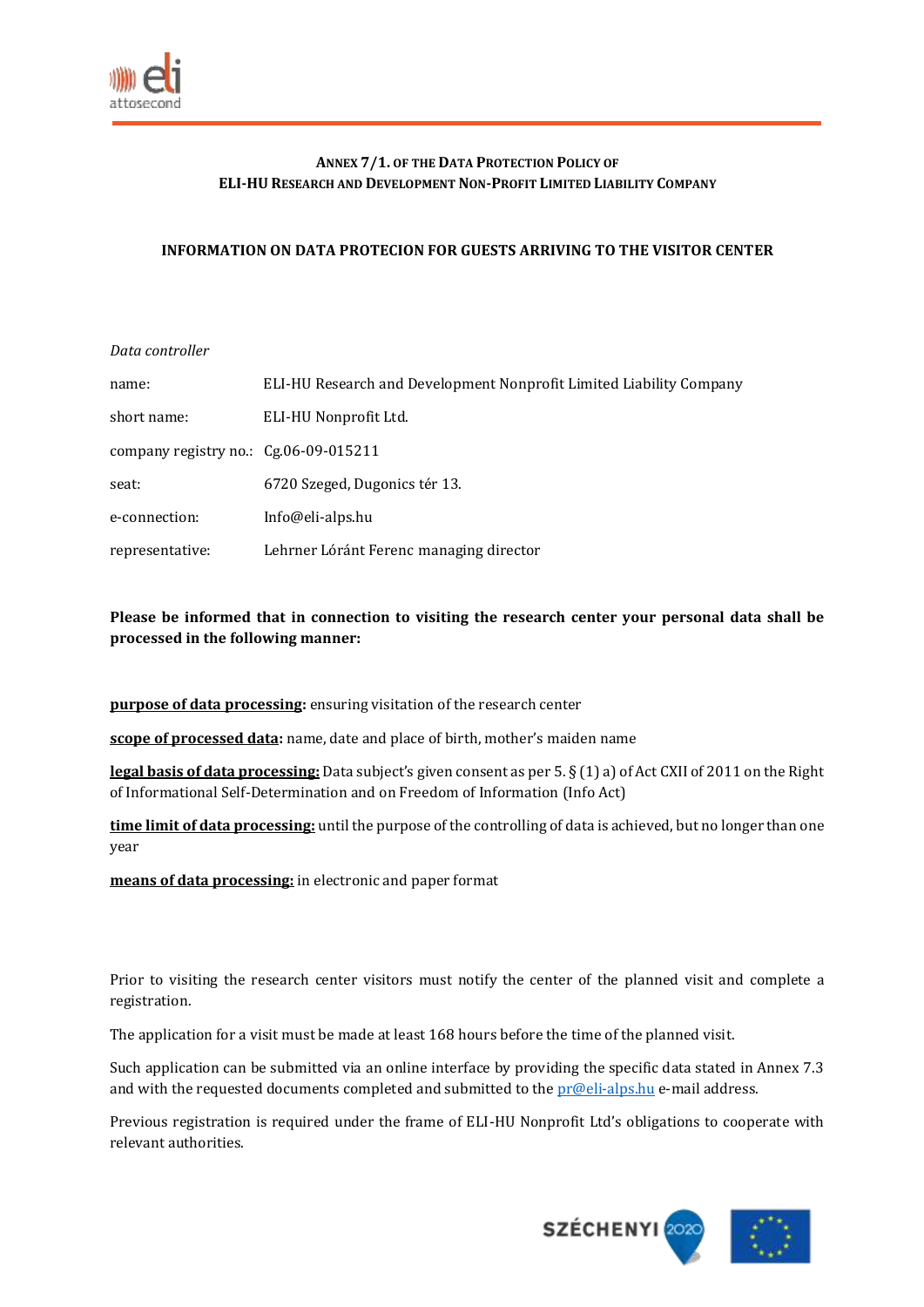

Cooperation with the Constitution Protection Office is required under 28. § (3) of Act CXXV of 1995 on National Security Services.

During the application process the following personal data need to be provided: name, date and place of birth, mother's maiden name.

Submitted data shall be controlled by the unit responsible for overseeing security.

Registered personal data shall be forwarded to the Constitution Protection Office as decreed by specific legislation as in accordance with the Government Decision 2009/2015. (XII.29.): the research center is deemed a facility of importance to be protected by national security.

## *The right to informational self-determination is a fundamental right of all natural persons afforded by the Fundamental Law of Hungary, therefore, the Company during its proceedings shall process data solely in accordance with all relevant legislation in force.*

Personal data may only be processed when it is necessary for the exercising of certain rights and fulfilment of obligations. The processing of personal data for personal purposes is prohibited. The processing of data must be in compliance with the principle of purpose limitation at all times.

The Company shall only process personal data for specified and explicit purposes, when it is necessary for the exercising of certain rights and fulfilment of obligations, solely to the minimal extent and time required to achieve its purpose.

The purpose of processing must be satisfied in all stages of data processing operations and in case the purpose of processing no longer exists, or the processing of data would otherwise be unlawful, data shall be deleted. The employee of the Company who actually processes the data shall be personally responsible for the deletion. The deletion can be overseen by the person de facto exercising the employer's rights and the internal data protection officer – in case there has been one appointed or delegated at the Company.

The Company shall only process personal data when the data subject has given his/her prior consent – in writing in case of special personal data – or when authorized by law.

The Company shall in all cases inform the data subject about the purpose of data processing and the legal basis thereof.

#### **Company does not utilize a data processor during the operation of the visitor center.**

#### **Enforcement of data subject rights**

The data subject may request information - via Company contacts provided herein - on his/her personal data being processed, also may request the rectification of his/her personal data and may request – with the exception of when processing is mandatory by law – the deletion of said personal data.

Within 3 days of receipt the Company shall forward such request or objection to the head of the specific organizational unit which has the function and authority in relation to the processing of the relevant data.